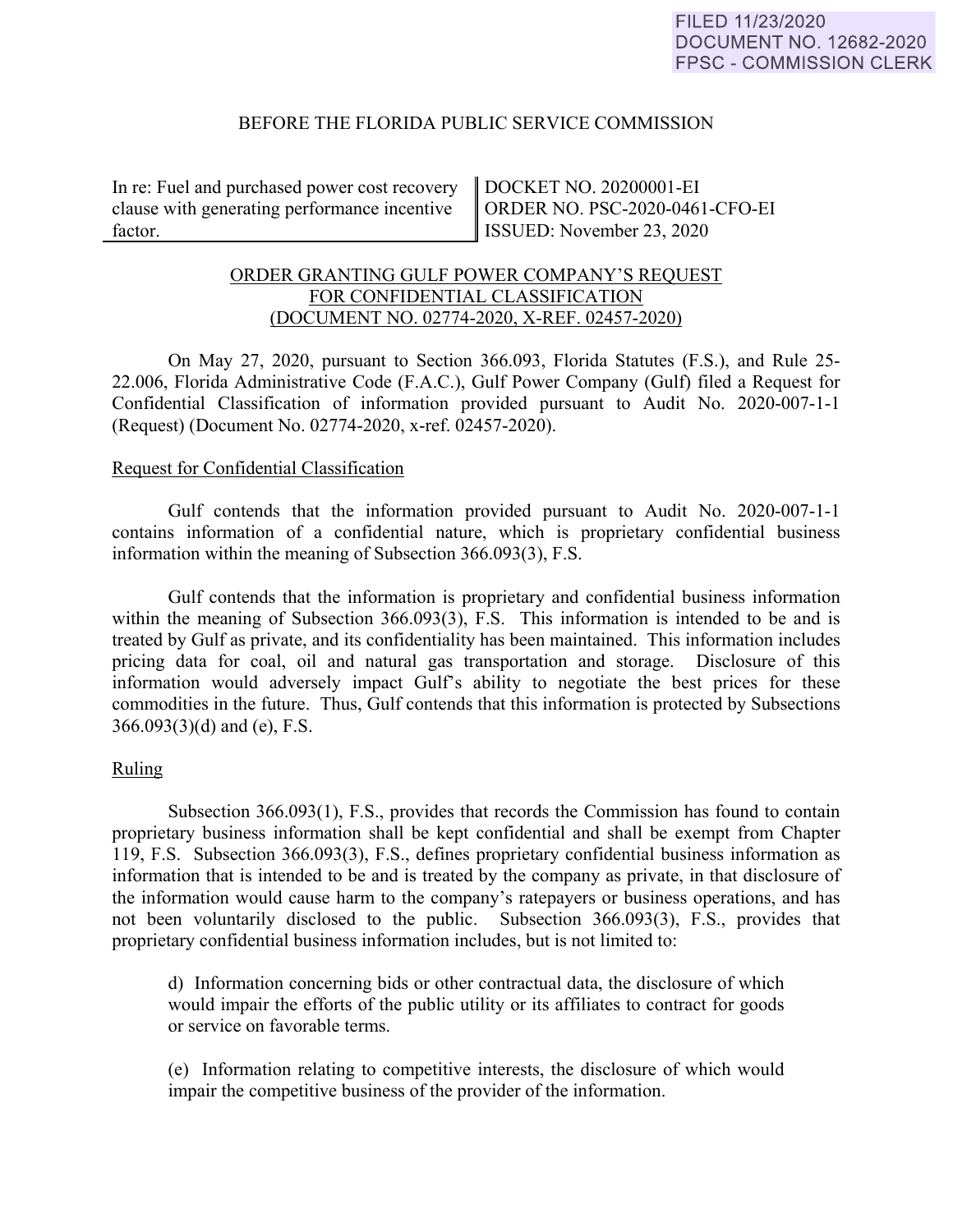# ORDER NO. PSC-2020-0461-CFO-EI DOCKET NO. 20200001-EI PAGE 2

Upon review, it appears the information and data provided in this request satisfies the criteria set forth in Subsection 366.093(3), F.S., for classification as proprietary confidential business information. The transportation and storage pricing data for coal, oil, and natural gas appear to be "information concerning bids or other contractual data, the disclosure of which would impair the efforts of the public utility or its affiliates to contract for goods or services on favorable terms" and "information relating to competitive interests, the disclosure of which would impair the competitive business of the provider of the information." Thus the information identified in Document No. 02774-2020, x-ref. 02457-2020, shall be granted confidential classification.

Pursuant to Subsection 366.093(4), F.S., the information for which confidential classification is granted herein shall remain protected from disclosure for a period of up to 18 months from the date of issuance of this Order. At the conclusion of the 18-month period, the confidential information will no longer be exempt from Subsection 119.07(1), F.S., unless Gulf or another affected person shows, and the Commission finds, that the records continue to contain proprietary confidential business information.

Based on the foregoing, it is hereby

ORDERED by Andrew Giles Fay, as Prehearing Officer, that Gulf Power Company's Request for Confidential Classification for portions of Audit No. 2020-007-1-1 (Document No. 02774-2020, x-ref. 02457-2020), is granted. It is further

ORDERED that the information in Document No. 02774-2020, x-ref. 02457-2020, for which confidential classification has been granted, shall remain protected from disclosure for a period of up to 18 months from the date of issuance of this Order. It is further

ORDERED that this Order shall be the only notification by the Commission to the parties of the date of declassification of the materials discussed herein.